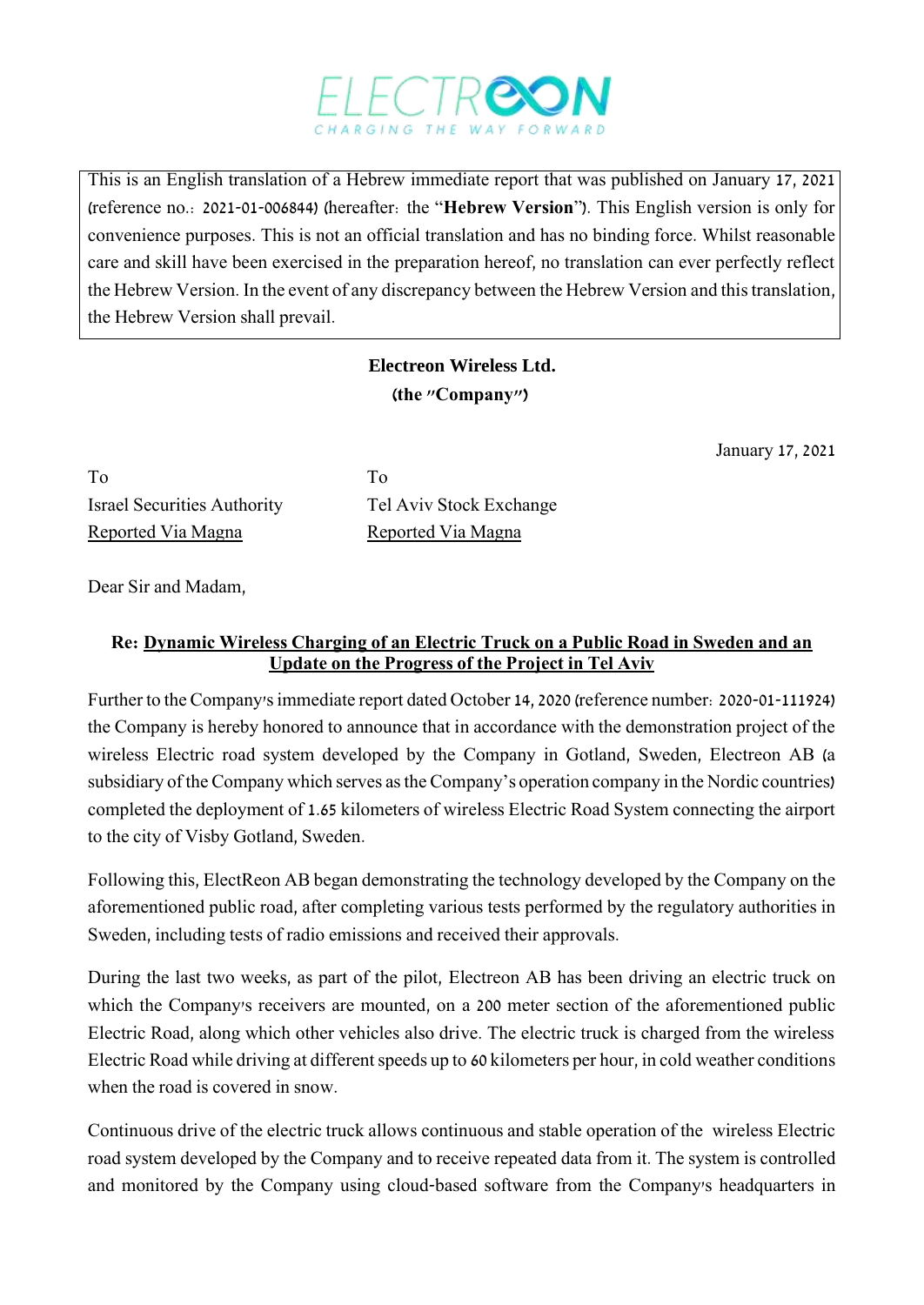Israel. According to the analysis of the data collected by the Company, the wireless charging system transfers energy with an average power of 70 kilowatts to the battery of the electric truck from the five receivers developed by the Company installed on the truck**. To the best of the Company's knowledge, this is the first success of its kind in the world of wireless charging of an electric truck on a public road at said speeds and power.**

Over the next few months, following the successful operation of the first section and subject to the approval of the competent authorities in Sweden, ElectReon AB is expected to continue operating additional sections of road until the operation of the entire wireless Electric Road, with a total length of approximately 1.65 kilometers. The Company intends to continue to drive the electric truck on the aforementioned road via a local operator as well as adjusting the charging system to increase the electric power. In addition, subject to the appropriate inspections and approvals, the Company intends to drive an electric bus on the aforementioned road in order to demonstrate a bus and truck that are simultaneously charged from the same road while driving.

In the Company's estimation, the wireless charging of the electric truck on the public road is a significant milestone in the commercialization of the wireless Electric road technology developed by the Company. In the Company's estimation, this is also a significant milestone towards meeting the preliminary requirements for applying for the large-scale pilot of the construction of a wireless Electric Road planned, to the best of the Company's knowledge, by the Swedish Road Administration (Trafikverket) of approximately 30 kilometers designed for dynamic charging of electric trucks while driving.

## The Company's progress in the demonstration pilot of the technology of the wireless Electric road in Tel Aviv

Following the Company's immediate report dated October 14, 2020 (reference number: 2020-01- 111924) the Company is hereby honored to announce that it has completed the deployment of sections of a wireless Electric road with a total length of approximately 700 meters in Ramat Aviv and the deployment of a static charging station at the university train station, in the city of Tel Aviv. The deployment of the aforementioned segments was completed within a satisfactory timeline that met the Company's deployment targets. The electric bus made by the Higer company, that was purchased for the purpose of carrying out the pilot, was successfully tested in the Company's experimental complex in Beit Yanai and is ready for the test drives on the public road in Tel Aviv. The Company estimates that in the coming weeks, subject to the approval of an inspector from the Israeli Electric Company, the Electric Road system that was deployed will be connected to the power grid and then the electric bus will begin driving and will be inspected on the public road.

**As of this reporting date, the development of the wireless Electric Road and / or some of its components has not yet been fully completed. Also, there is no certainty that the said development will indeed be completed, and if completed, what will be its results. The Company's assessments and estimates regarding the Company's pilots in Sweden and Tel Aviv, the possible**